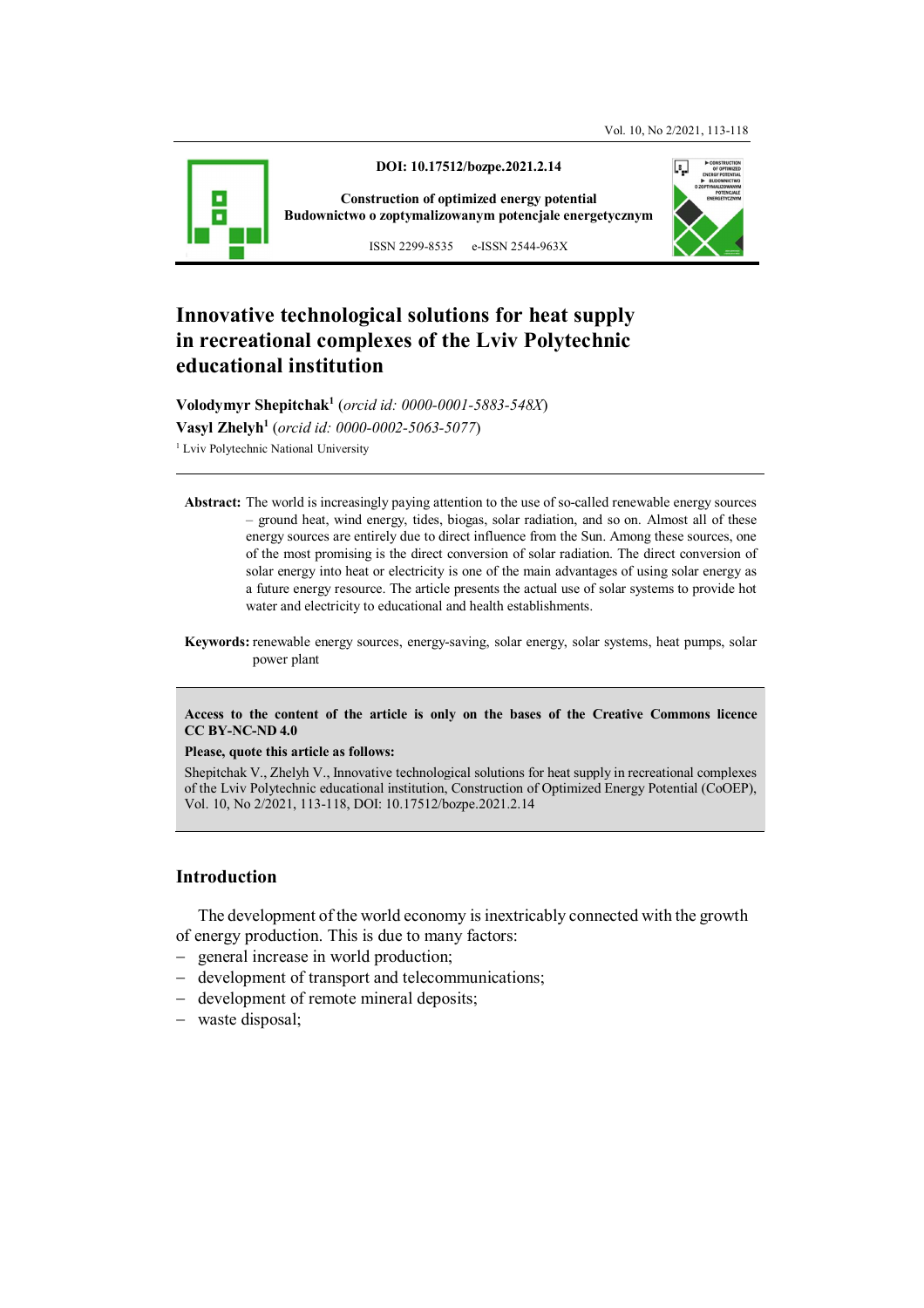- growth of energy consumption in the home (heating, lighting, power supply of various appliances).

At present, the energy sector faces many problems, and the most important is the problem of its sources. Today, 6 billion people on Earth consume more than 12 billion kWh of energy per year at an average of 2 kWh per person. This energy is obtained mainly from organic fuels – coal, oil, gas. About 90% of the energy we receive is from non-renewable energy sources, so-called, because the rate of their accumulation is much lower than the rate of their consumption (by approximately 106 times).

## **Material and methods**

As humanity requires more and more energy, which soon will be difficult or impossible to obtain from non-renewable sources, so the world is paying more attention to the use of so-called renewable energy sources – ground heat, wind, tides, biogas, solar radiation, etc (Voytyuk, 2010; Devyatkina, 2006). Almost all of these energy sources are entirely directly influenced by the Sun. Among these sources, one of the most promising is the direct conversion of solar radiation into heat and electricity (Zhelykh et al., 2015; Voznyak, 2010).

The sun is an almost inexhaustible source of energy, which is available to us in almost unlimited quantities, it is environmentally friendly and free energy (Shapovalov et al., 2014). The sun emits 960 billion kWh every day. This amount of energy can theoretically meet the world's energy needs for the next 180 years.

Solar energy, as an alternative energy source, can be delivered directly to the consumer, without transporting the energy over long distances.

Modern methods of obtaining electricity and heat from solar radiation:

- obtaining electricity;
- geothermal energy;
- thermal air power plants;
- solar balloon power plants.

Considerable attention to the use of non-traditional energy sources is also being paid at the National University "Lviv Polytechnic". In the educational and health complex "Polytechnic-3" (Fig. 1), which is located in the south of Ukraine – in the village of Kobleve in the Mykolaiv region. Solar energy is widely used for both water heating and electricity generation.

The health campus was founded in 1965. It is conveniently located at the beach (Fig. 2). The complex covers about 6 hectares. The sharp contrast between the mainland and the sea creates a special climate and range of flora. The complex hosts vacationers from June to October, with a total of 250 places.

In Polytechnic-3, there is a dining room with 250 seats overlooking the sea (Fig. 3). Given that the health campus was founded more than 50 years ago, most engineering systems use traditional energy sources.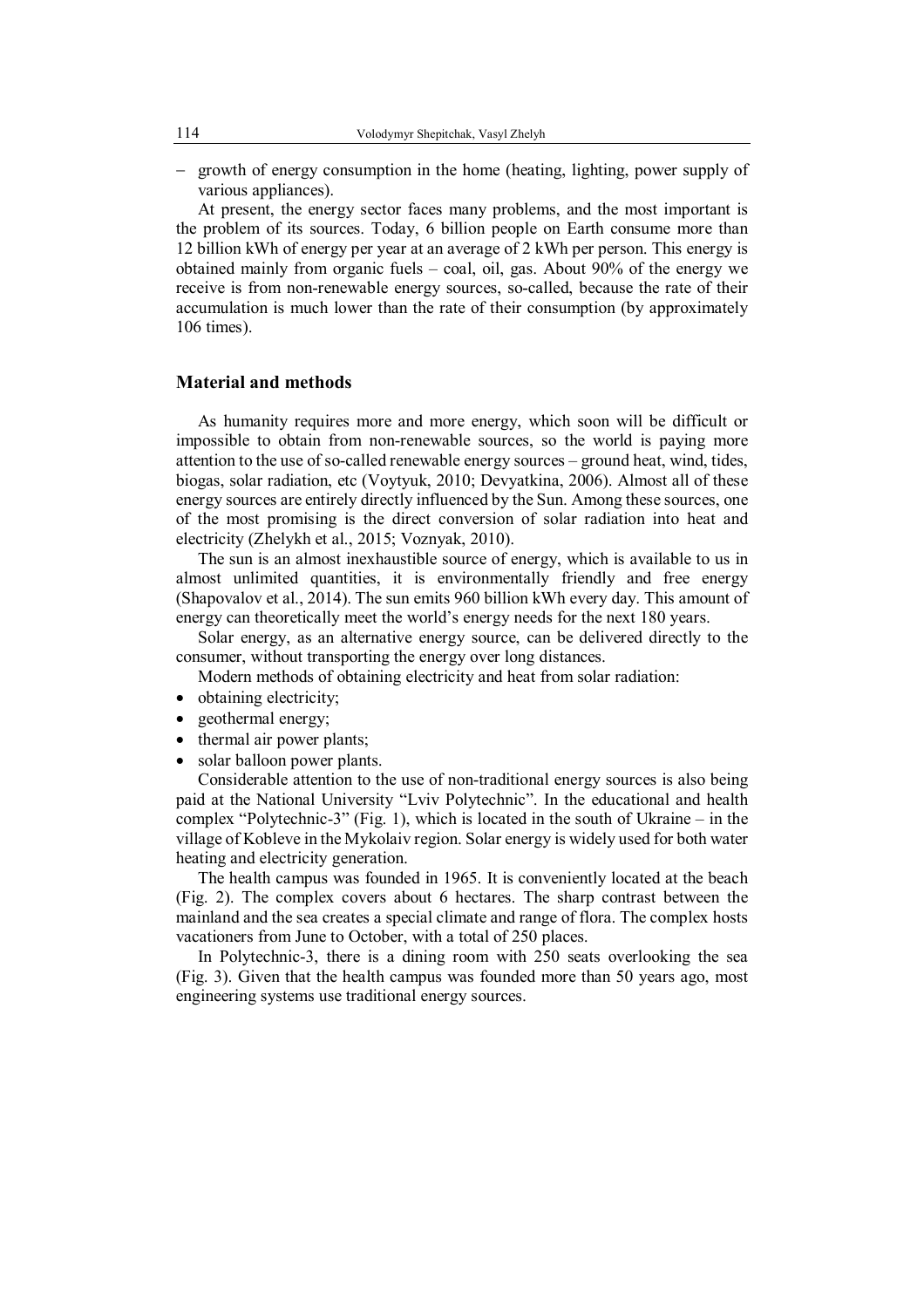

**Fig. 1.** Residential building of the educational and health complex (*own photo*)



**Fig. 2.** Location on the beach (*own photo*)



**Fig. 3.** Dining room establishment (*own photo*)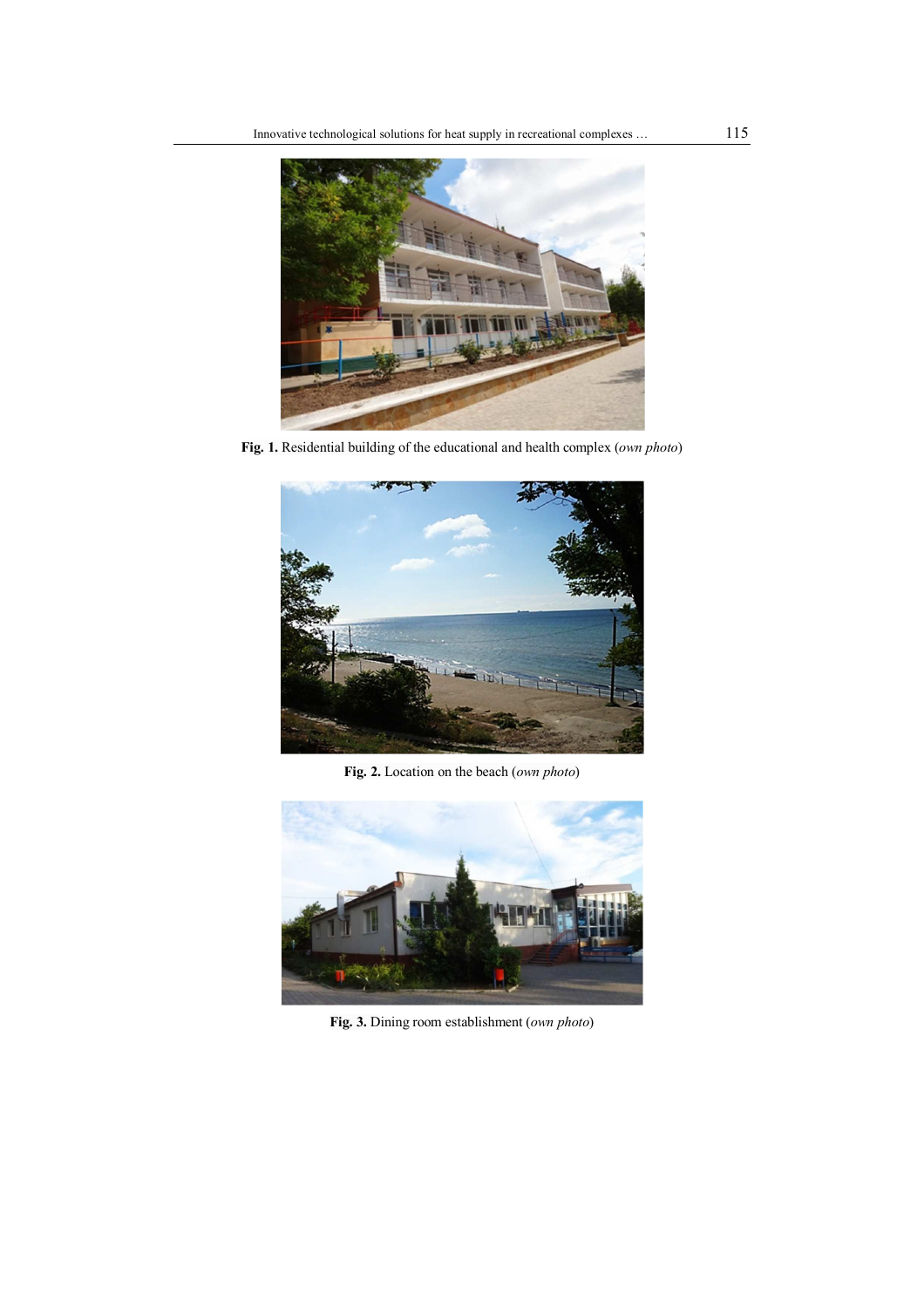In particular, hot water was provided through the use of two electric water boilers. The volume of each was 2000 liters, electric power 24 kW.

However, the use of these battery-type water heaters did not fully meet the complex's need for hot water. And the cost of electricity was quite significant.

The only solution to reduce energy consumption and provide the campus with a good and reliable hot water supply was the use of renewable sources, namely solar energy (March, 2007).

 $ATMOSFERA<sup>®</sup>$  vacuum solar collectors have been installed to produce hot water (Fig. 4). Vacuum solar collectors are ideal for year-round use. The main purpose is to heat hot water. These solar collectors are characterized by high performance in summer and winter. ATMOSFERA $^{\circ}$  solar systems provide from 30 to 90% of the hot water with a working lifespan of 25 years. There are 6 modules of 30 vacuum tubes with a capacitor diameter of 25 mm.

The air-to-water heat pumps are additionally installed to compensate loads on the solar system, as well as for uninterrupted hot water supply in cloudy weather (Fig. 5).



**Fig. 4.** Vacuum solar collectors for heating water on the roof of the educational and health complex (*own photo*)



**Fig. 5.** Air-to-water heat pumps (*own photo*)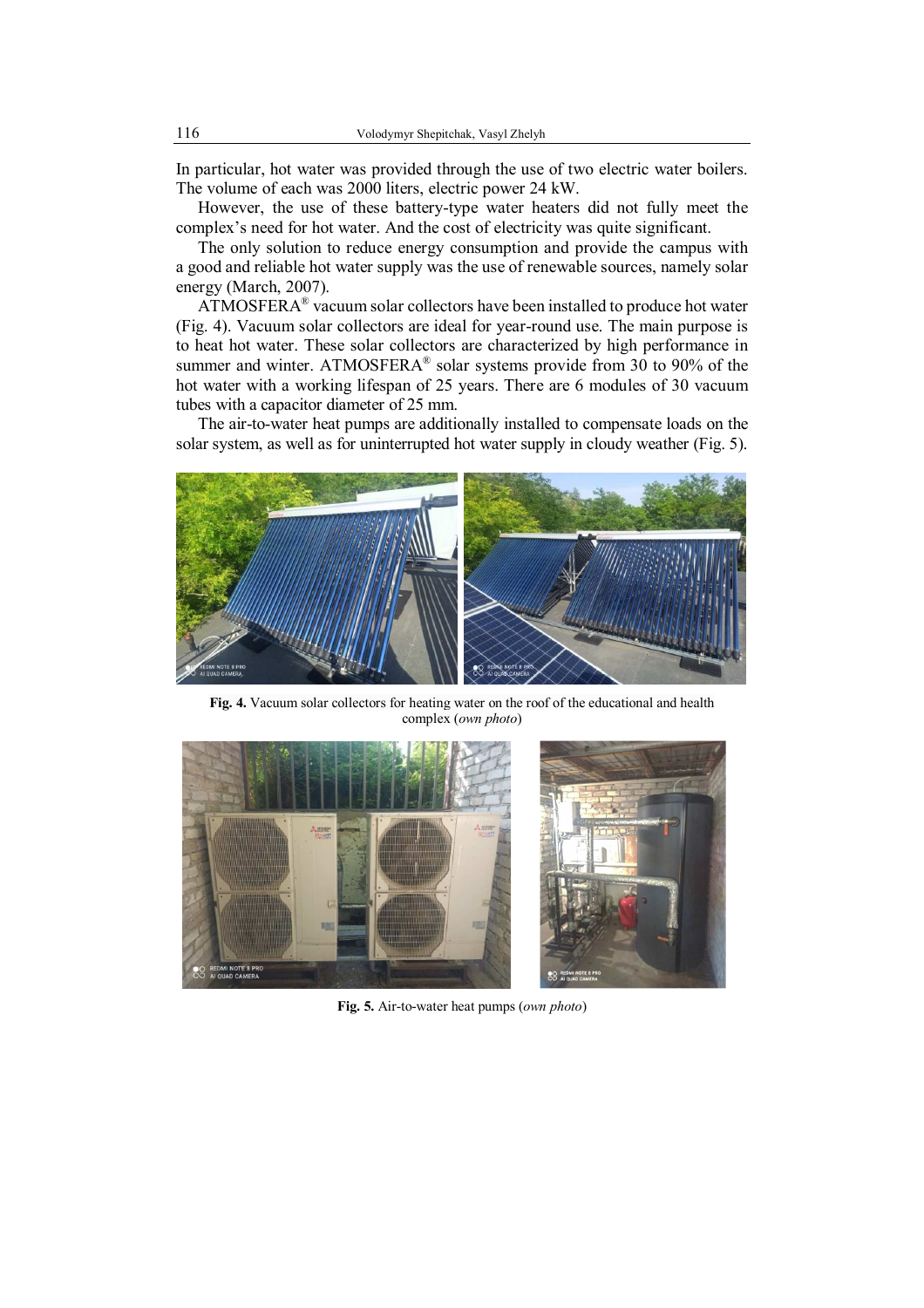An air-to-water heat pump is a type of heat pump that provides hot water using the heat of the environment. The air-to-water heat pump is used to supply hot water with maximum efficiency. Its main advantage is the economy. Air-to-water heat pumps produce up to 4.44 kW of heat for every 1.00 kilowatts of electricity consumed. Thus, the hot water supply system becomes much more efficient.

Solar panels are used to generate electricity. A solar battery is an electrical installation that generates direct current and consists of solar-oriented solar modules (Fig. 6).



**Fig. 6.** Scheme of solar installation (*own study*)

The solar power supply system consists of the following elements (Fig. 7):

- solar panels (photovoltaic solar module);
- charge controller;
- battery;
- inverter.





**Fig. 7.** Photoelectric system: a) solar photovoltaic module, b) mains inverter and charge controller (*own photo*)

A solar module is a set of interconnected solar cells and semiconductor devices that convert the sun's light energy into electricity. Modules are placed on the roofs of the dormitories of the campus. The total number of solar modules is 80 pcs.